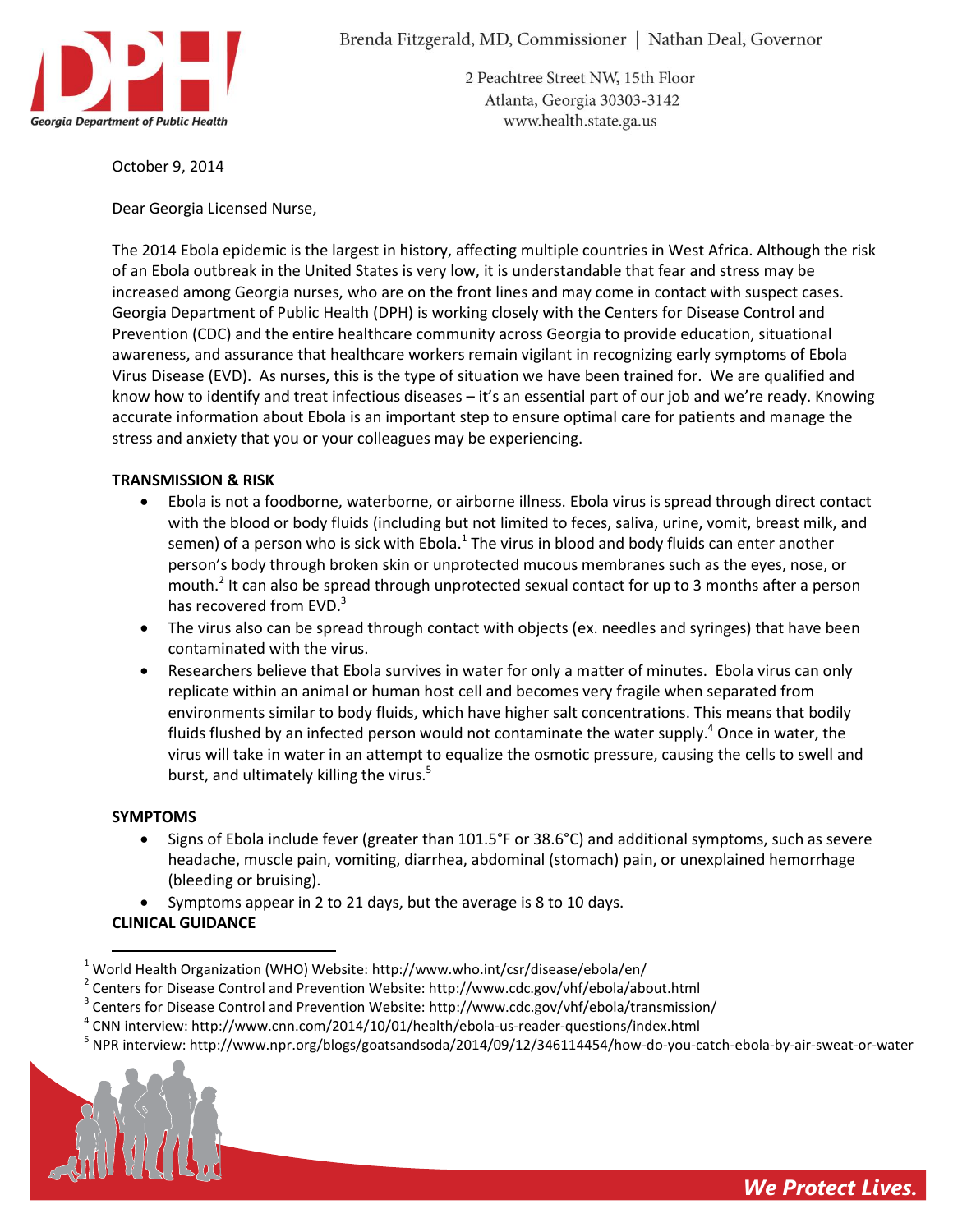Nurses should be alert for, and evaluate, any patient who:

- Has traveled within 3 weeks of presenting to an area where Ebola transmission is active, including travel to, or residence in, Liberia, Guinea, or Sierra Leone; **AND**
	- $\circ$  Has a fever of greater than 101.5 degrees Fahrenheit, with additional symptoms such as severe headache, muscle pain, vomiting, diarrhea, abdominal pain, rash, or unexplained hemorrhage; **OR**
	- $\circ$  Had contact with blood or other body fluids of a patient known to have, or suspected to have, Ebola within 3 weeks of presenting. $6$

Patients meeting these criteria should immediately be reported to DPH at 1-866-PUB-HLTH (866-782-4584), while implementing **Standard, Contact, and Droplet Precautions**. 7

- **Isolate the patient**: Patients should be isolated in a single patient room (containing a private bathroom) with the door closed.
- **Wear appropriate personal protective equipment (PPE)**: Nurses entering the patient's room should wear gloves, gown (fluid resistant or impermeable), eye protection (goggles or face shield), and a facemask.
- **Restrict visitors**: Avoid all entry of visitors into the patient's room.
- **Avoid aerosol-generating procedures**: If performing these procedures, PPE should include respiratory protection (N95 or higher filtering face piece respirator) and the procedure should be performed in an airborne infection isolation room.
- **Implement environmental infection control measures**[: Ebola infection control protocols](http://www.cdc.gov/vhf/ebola/hcp/infection-prevention-and-control-recommendations.html) should be observed. Diligent environmental cleaning and disinfection and safe handling of potentially contaminated materials is of paramount importance. Blood, sweat, vomit, feces, urine and other body secretions represent potentially infectious materials.

### **EBOLA TESTING**

- In Georgia, Ebola testing is currently performed only at CDC and is indicated for **High-Risk Exposures**  who meet the case definition criteria for a **Person Under Investigation**, as outlined above. 8 If warranted, contact tracing and follow-up will be performed by state and local public health. Contact DPH (1-866-PUB-HLTH [24/7] or 770-578-4104 [After Hours Med Epi Answering Service]) to facilitate CDC testing.
- If a person does not meet the clinical criteria, but had a high-risk or low-risk exposure, report the information to DPH using the contact information listed above. Patients with low-risk or no exposure will be evaluated on a case-by-case basis to determine if testing is needed. This decision will be based on severity of illness, laboratory findings, and alternative diagnoses.

### **HIGH RISK EXPOSURES**

l

<sup>&</sup>lt;sup>6</sup> Centers for Disease Control and Prevention Website: [http://www.cdc.gov/vhf/ebola/hcp/clinician-information-us-healthcare](http://www.cdc.gov/vhf/ebola/hcp/clinician-information-us-healthcare-settings.html)[settings.html](http://www.cdc.gov/vhf/ebola/hcp/clinician-information-us-healthcare-settings.html)

<sup>7</sup> Further information for health care professionals from the CDC can be found at<http://www.cdc.gov/vhf/ebola/hcp/index.html>

<sup>&</sup>lt;sup>8</sup> Centers for Disease Control and Prevention Website:<http://www.cdc.gov/vhf/ebola/hcp/case-definition.html>